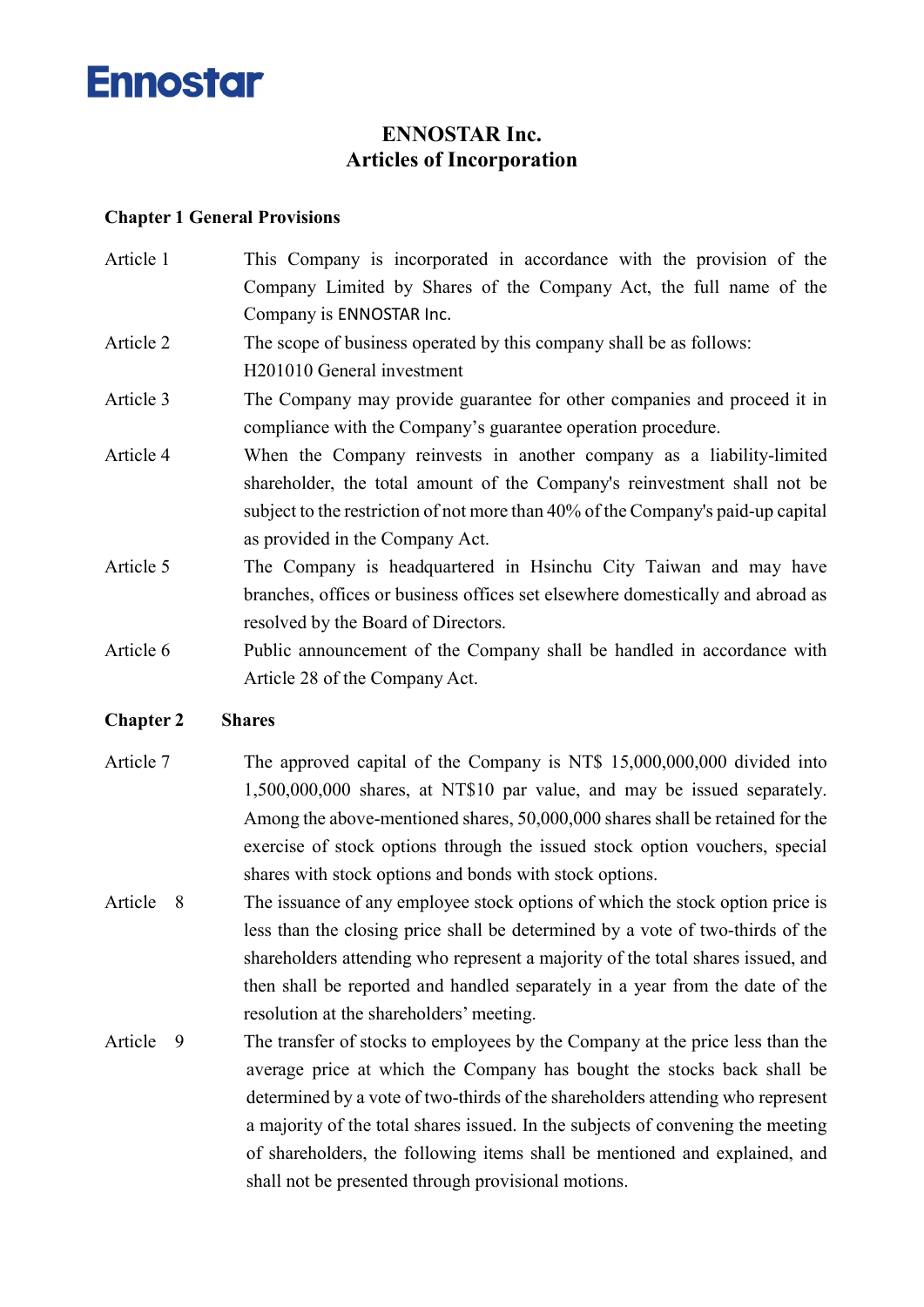- 1. Transfer price, discount ratio, calculation basis and its rationality
- 2. Shares to be transferred, purpose and its rationality
- 3. Qualifications and conditions for the employees entitled to stock options, and shares allowed to be acquired
- 4. Items affecting shareholders' equity:
	- (1) Amount that might be recognized as expense, and its effect on dilution of the Company's EPS
	- (2) Any financial burden to the Company because of the stock transferred to employees at the price less than the average price at which the Company has bought the stock back shall be explained.
- Article 10 The object of transfer of treasury shares bought back by the Company may include the employees of parents or subsidiaries of the Company who meet certain conditions.

The object of issue of employee stock option certification of the Company may include the employees of parents or subsidiaries of the Company who meet certain conditions.

The object of issue of restricted stock for employees may include the employees of parents or subsidiaries of the Company who meet certain conditions.

The object of subscription of new shares of the Company may include the employees of parents or subsidiaries of the Company who meet certain conditions.

The term of "certain conditions" in this Article is authorized to be set by Board of Directors.

- Article 11 The Company is exempted from printing share certificate in accordance with the provisions of Article 161-2 of the Company Act, but shall register the issued shares with the centralized securities depositary enterprise and follow the regulations of that enterprise.
- Article 12 The transfer of stock shall not be made 60 days prior to shareholders' general meeting, 30 days prior to shareholders' extraordinary meeting, or 5 days prior to dividends and bonus distribution or other interest distribution.
- Article 13 Except otherwise provided in laws, share matters of the Company shall be handled in compliance with regulations provided by authorities.

### Chapter 3 Shareholders' Meeting

Article 14 There are two kinds of shareholders' meetings in the Company: the General Meetings and extraordinary Meetings. General meeting shall be held once a year. The board of directors shall convene a general meeting within 6 months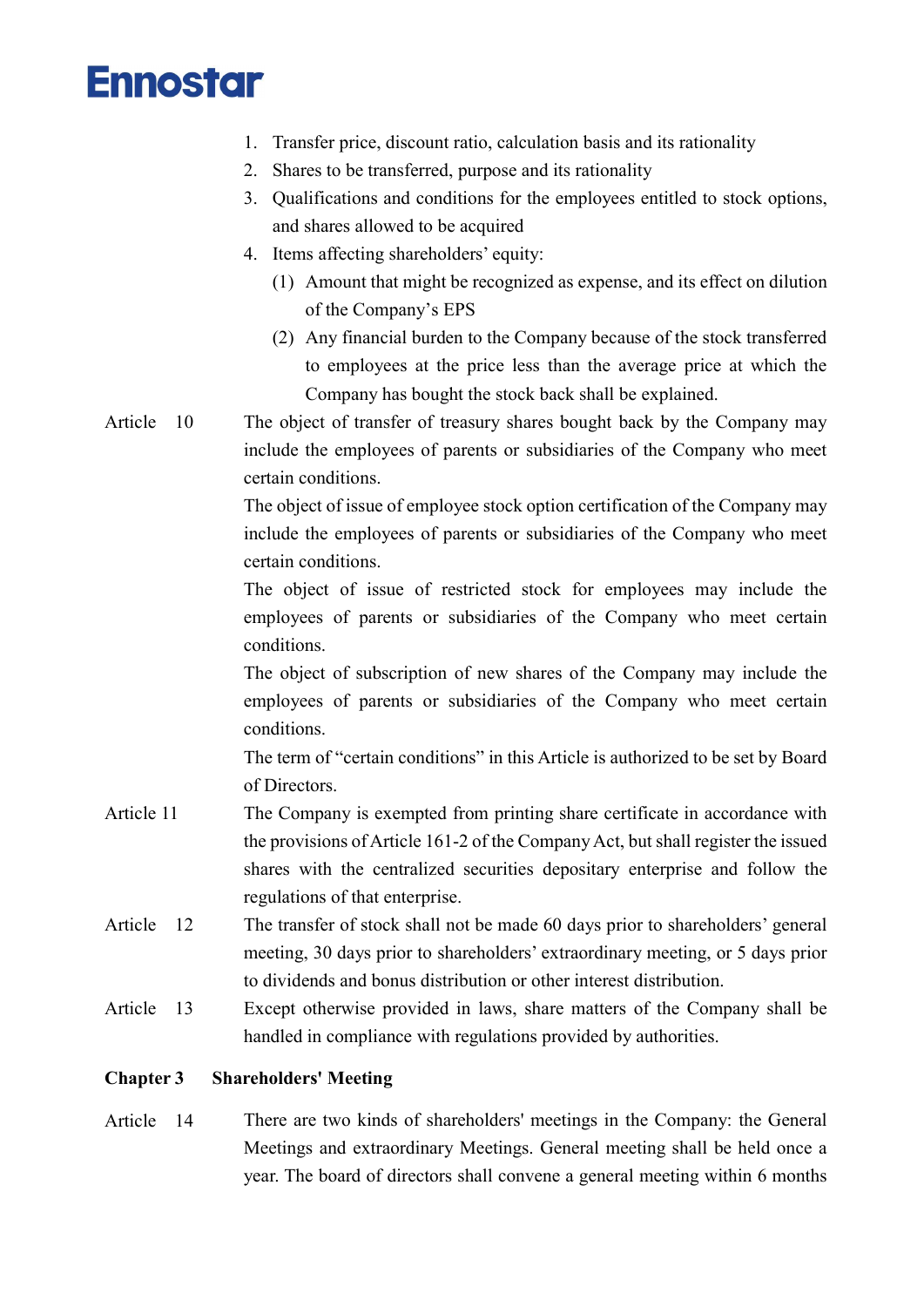after the final account at the end of each fiscal year. A extraordinary meeting will be held if necessary.

- Article 15 The general meeting shall be convened by sending the notification to shareholders 30 days prior to the meeting date upon convening. The extraordinary meeting shall be convened by sending the notification to shareholders 15 days prior to the meeting date upon convening. In the notification, the date, place, and subjects of the meeting shall be indicated.
- Article 16 Shareholders of the Company have one vote for each share they hold. After the Company is listed, the means of electronic transmission is one of the channels for shareholders to exercise their voting rights.
- Article 17 Except otherwise provided in applicant laws, resolutions of the shareholders' meeting shall be made by a vote of a majority of the shareholders attending who represent a majority of the total number of shares issued.
- Article 18 The resolutions of the shareholders' meeting shall be recorded in the minutes, and such minutes shall be signed by or sealed with the chop of the chairman of the meeting, and distributed to each shareholder within 20 days after the meeting date. The Company may have the minutes served through a public announcement.

### Chapter 4 Directors, Supervisors and the Audit Committee

Article 19 The Company shall have five to thirteen directors and two supervisors who shall be elected at a shareholders' meeting from persons of legal capacity. The term of office is three years, and all directors and supervisors shall be eligible for re-election. The by-election and re-election after the establishment will adopt the candidates nomination system, and the directors and supervisors will be elected from the list of candidates and be eligible for re-election.

> When the Company applies the regulations of independent directors, the number of independent directors to be elected among the number of directors in the preceding paragraph shall not be less than three, and shall not be less than one fifth of the number of directors.

> The independent directors' professional qualifications, shareholding, concurrent position restrictions, independence determination, nomination and selection methods, and other compliance matters shall be handled in accordance with the relevant laws and regulations.

> The Company shall set up a functional committee in accordance with the requirements of the law and depending on the Company's needs.

> The Company may purchase liability insurance for the directors and supervisors, to the extent of the compensation responsibility assumed in business execution in their term of office according to law. The Board of Directors is authorized to determine the remuneration of directors and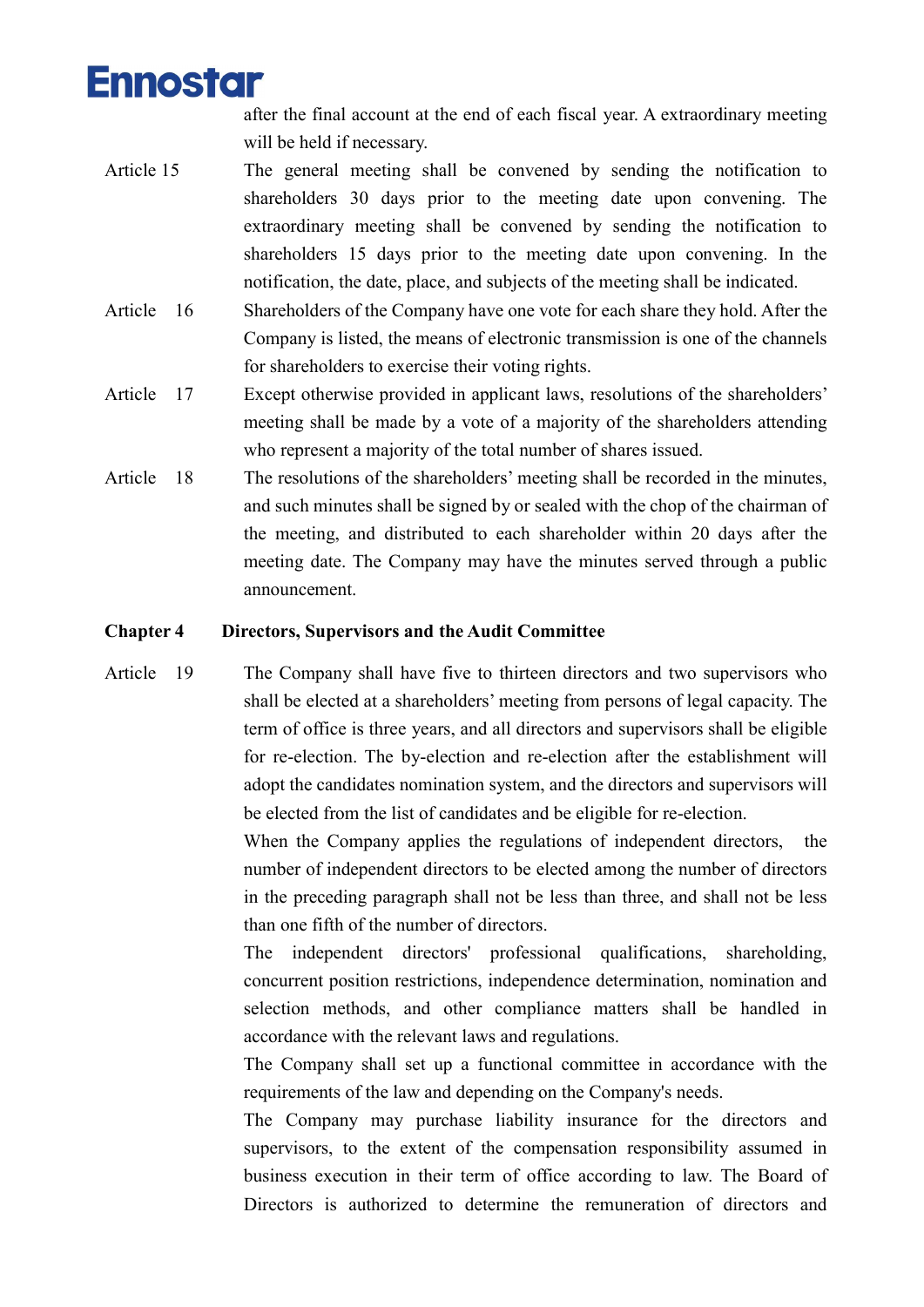supervisors, based on the level of participation and the value of contribution to the Company's business operations and taking into account the common remuneration level in the same industry.

Article 19-1 The Company is a newly incorporated company that is listed by share exchange in accordance with the provisions of Article 31 of the Business Mergers and Acquisitions Act, and the regulations of independent directors shall apply from the year when the first term of the directors and supervisors expires. However, in accordance with practical needs, before the expiration of the first term, the Board of Directors may decide to apply the provisions of independent directors in advance, and in accordance with the provisions of Article 14-4 of the Securities Exchange Act, to set up an audit committee to replace the supervisors. The audit committee is composed of all independent directors. If it is decided to set up an audit committee during the first term, the supervisors will be dismissed at the same time when the audit committee is formed.

> The composition of the audit committee, authority, rules of procedure and other compliance matters shall be handled in accordance with the relevant regulations of the competent authority. During the establishment of the audit committee, the terms of the supervisors in this Article of Incorporation shall cease to apply except that the supervisors may still apply for the payment of the supervisor's remuneration for the year in which he/she is appointed.

- Article 20 The Board of Directors is organized by the directors. The directors shall elect a Chairman of the Board of Directors, and may elect Vice Chairman of the Board of Directors, from among themselves by a majority in a meeting attended by more than Two-thirds of directors. The Chairman shall have the authority to represent the Company. The Chairman shall preside at the meeting for the Board of Directors. In the event Chairman is incapable of performing duties, Vice Chairman shall act on his behalf pursuant to the Article 208 of the Company Act. If there is no Vice-Chairman or Vice-Chairman who also asks for leave or is incapable of performing duties, the Chairman shall appoint one of the directors to act on his behalf. In case the Chairman fails to appoint any director to act on his behalf, the person to act on his behalf may be elected by and among the directors. , Directors shall attend the board meeting in person. Any director who is unable to attend the board meeting shall appoint another director as his proxy. Each director is limited to act as a proxy by one person only.
- Article 21 The Board of Directors' (hereinafter "BOD") meeting should be convened at least once every quarter. Each BOD director and supervisor is entitled to be informed with the agenda 7 days prior to the meeting. However, an ad-hoc meeting may occur in the case of emergency.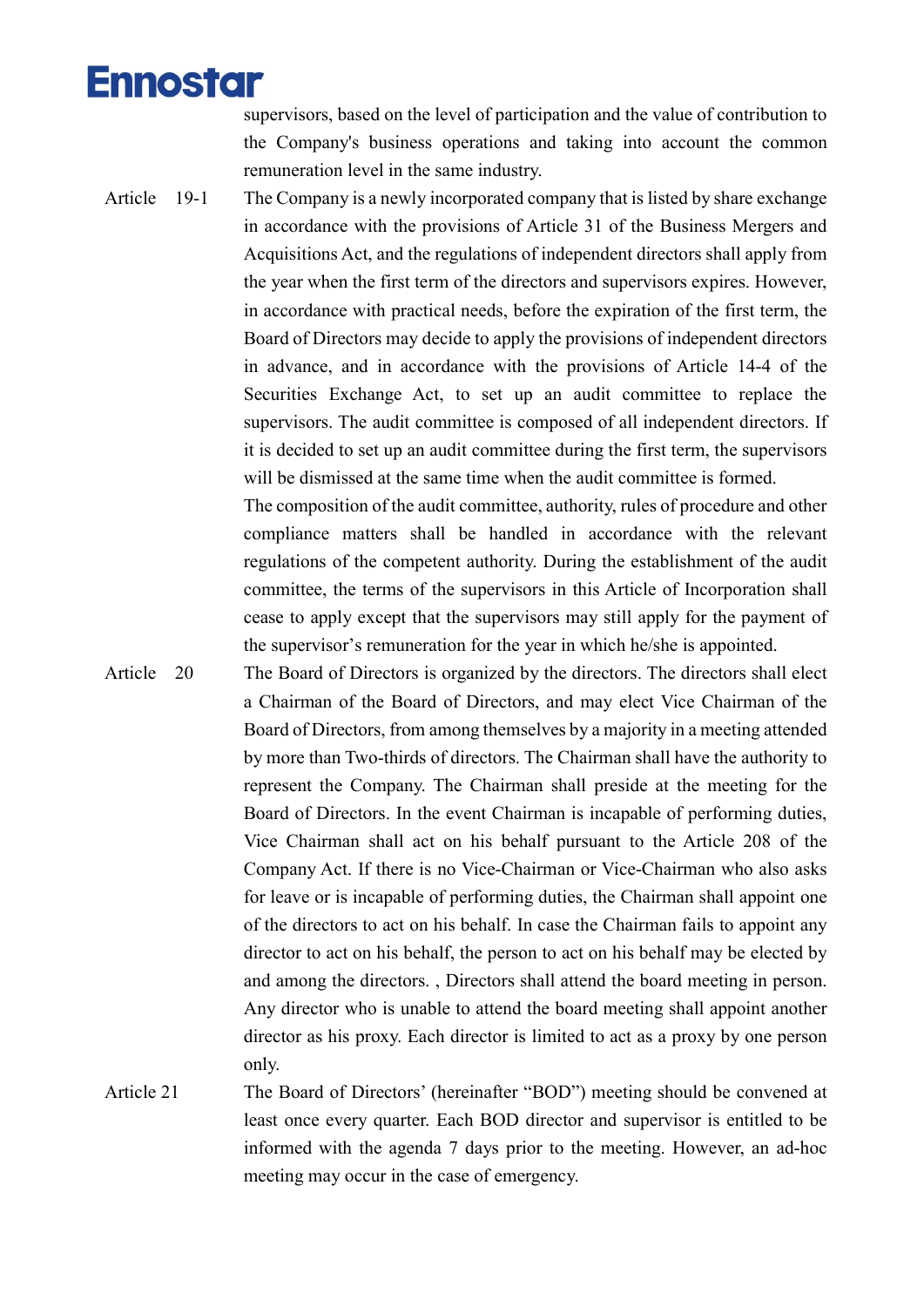

The notification of the aforesaid meeting can be made in written, via email or facsimile or other electronic manner.

### Chapter 5 Managers and Employees

Article 22 The Company shall have one President whose appointment, discharge and remuneration shall be handled according to Article 29 of the Company Act. For the appointment or demission of other non-appointed managers (including but not limited to vice president), the president shall obtain the Chairman's consent then submit to the Board of Directors to be approved by a majority of directors in a meeting attended by more than half of the directors.

#### Chapter 6 Accounting

- Article 23 The Company's fiscal year starts from January 1 and ends on December 31. At the end of every year, the Board of Directors shall prepare the statements and records of accounts in compliance with the Company Act and submit it to shareholders' general meeting for recognition.
- Article 24 The Company shall dispatch 0.1% to 15% of the annual profit to the employee remuneration and no more than 2% to directors and supervisors as remuneration. However, when the Company still has accumulated losses, the Company shall offset the accumulated losses.

The "annual profit" in the preceding paragraph means the year's pre-tax benefits before deducting the distribution of employees' remuneration and directors and supervisors' remuneration.

Employee remuneration could be by stock or by cash. The object of the issue of shares or cash including the employees of subsidiaries or parents of the Company who meet certain conditions. The term of "certain condition" is authorized to be set by the Board of Directors.

Dispatched remuneration of employees and directors shall be decided by the Board of Directors with more than two-thirds of the directors present and resolved by majority of the attended directors and report to shareholder meeting.

Article 25 The Company shall distribute the after-tax profit after annual accounting settlement, shall first make up for the losses, then allocate 10% as legal reserve. However while such legal reserve amounts to the total authorized capital, this provision shall not apply and, if necessary, allocate or reverse special reserve. Balance plus the previous cumulative undistributed earnings to be allocated surplus, in addition to discretion of reservations, the distribution shall be proposed by the Board of directors, if the proposal is to distribute by issuing new shares, it shall be submitted to shareholders' meeting for resolution; if the proposal is to distribute by cash, according to paragraph 5 of Article 240 of